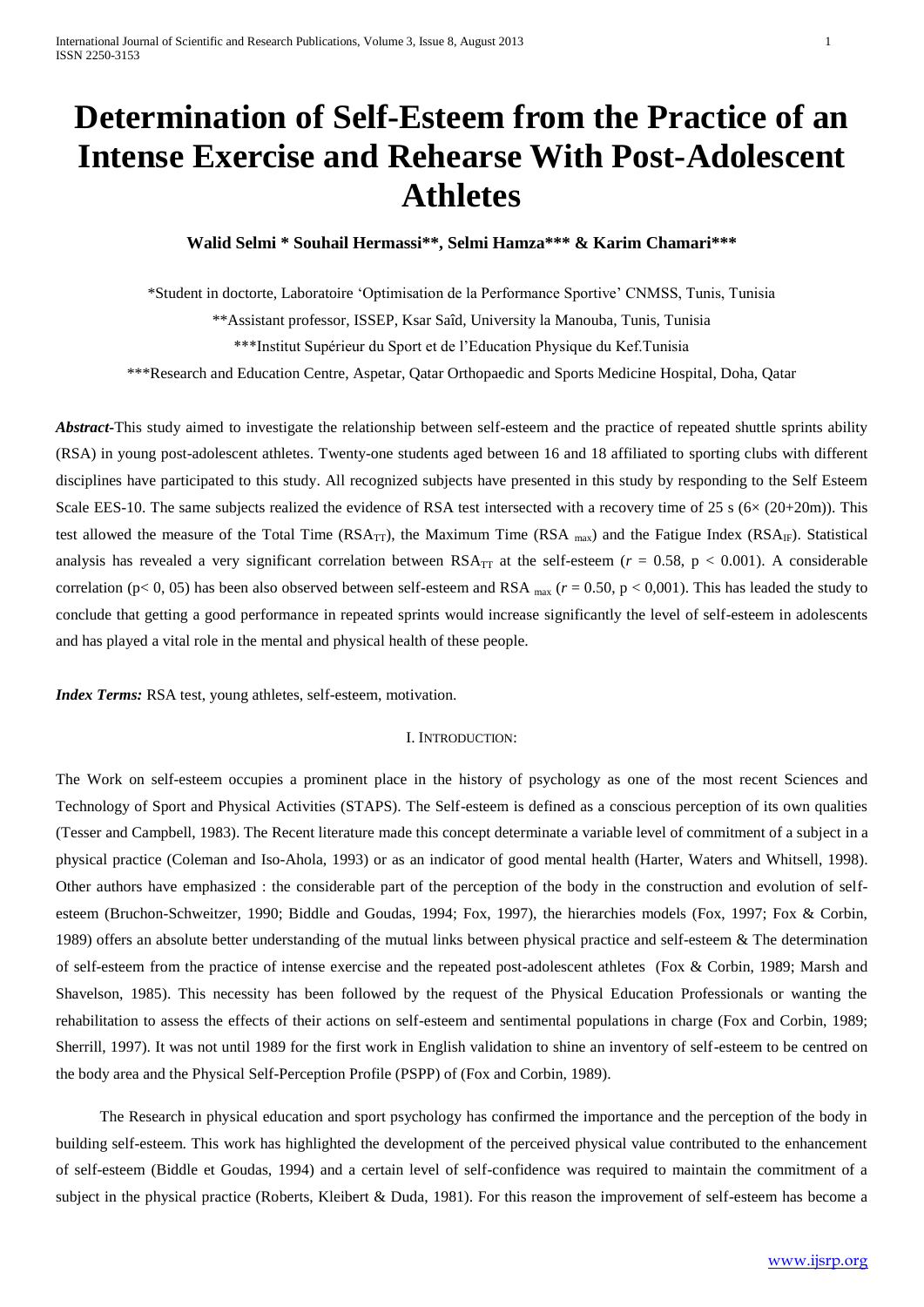priority in some PE programs. In the UK, for example, one of the eleven objectives of the EP program is to strengthen the selfesteem of pupils. The same way, one of the priorities of stakeholder's physical activity suits is to restore self-image issues either mental or physical disabilities (Sherrill, 1997).

Under the influence of some particular concept (Bandura, 1977), and the developing of feeling of competence (Harter, 1982). This concept designates the valuation that a subject does on its competencies on different domains (Harter, 1982). These areas are designed to a multidimensional manner where structure of self-concept, the value of self-worth or overall self-esteem (Harter, 1982) being the next level and covering all. The multidimensional approach Bond considers the esteem not as a selfglobal entity taking into account the context, but rather as a self-perception of several areas of competence such as work, social relations, sports, physical appearance and behaviour (Harter, 1988). The main advantage of this is that the modelling about selfvalue and the field of competence is comparing other according to a given context, (Harter 1988) and Laboret validun questionnaire (Self Perception Profile) for each major period of life (childhood, adolescence and adulthood).

The multidimensional approach allowed a better understanding of areas affecting the overall self-esteem without nevertheless being able to qualify this influence with precision (Harter, 1998). The hierarchical model obtained was able to realize the relationship between perceptions of a sub domain and global self-perceptions. This relationship has been working in an upward or downward in hierarchical structural way. For example, a high level of satisfaction in a task (juggling soccer) would reinforce the sub domain sports competence with high importance for the subject. This enhancement has improved the perceived field of the physical value, which has positively influenced the level of overall self-esteem. Conversely, a sudden global impairment of self-radiates in lower areas, for example in the physical realm would influence self-evaluation in a specific sub domain. The hypothesis of this model is that the concrete sub-domains (appearance, competencies sports, fitness, strength) are subject to variations due to valuation contexts while overall self-esteem is more stable and independent entrance of life events (Fox, 1997). As per this field study, its literature does not cover the verification of the existence of a relationship between selfesteem and physical exertion; however it aims to investigate the relationship between self-esteem and practices the repeated shuttle sprints in young post-adolescent pupils.

#### II. METHODOLOGY

## *1. Subjects*

The population study is composed of 21 pupils from a secondary school, aged between 16 and 18 years old  $\&$  affiliated with different sports club disciplines. These are subjects being engaged in daily sports activities at the rate of 4 times per week with an average of 1.30 hours of practice.

## *2. The experimented Protocols:*

*The repeated-sprint ability test -* Before the test, the subjects should have a ten minute warming exercise based on jogging followed by some acceleration over short distances. The repeated sprint test RSA intersects the period of recovery of 25s (6× (20+ 20 m)) (Impellizzeri, 2008). The first sprint has been done after a stopping departure on a standing position. There were no signs of departure the subject would decide his departure time with a maximum of speeding, however, the sprints signals were a sign of recovery. A demonstration has been done to understand this test. Well all Assessments were done on a broke ground of handball. The subjects were a continuous encouragement to run the maximum at every rehearsal. This time the rehearsal was different and recorded with electrics units' photo. At the end of this physical assessment, the same subjects were called one more time to fill the (EES-10). This assessment enabled to calculate and measure the total time ( $RSA_{TT}$ ), The fatigue index ( $RSA_{TF}$ ), the maximum time  $(RSA<sub>Max</sub>)$  and possess a quantification of the self-esteem degree pre and post RSA.

*3. The Psychological Protocol:*

*The level of the self-esteem of Rosenberg-*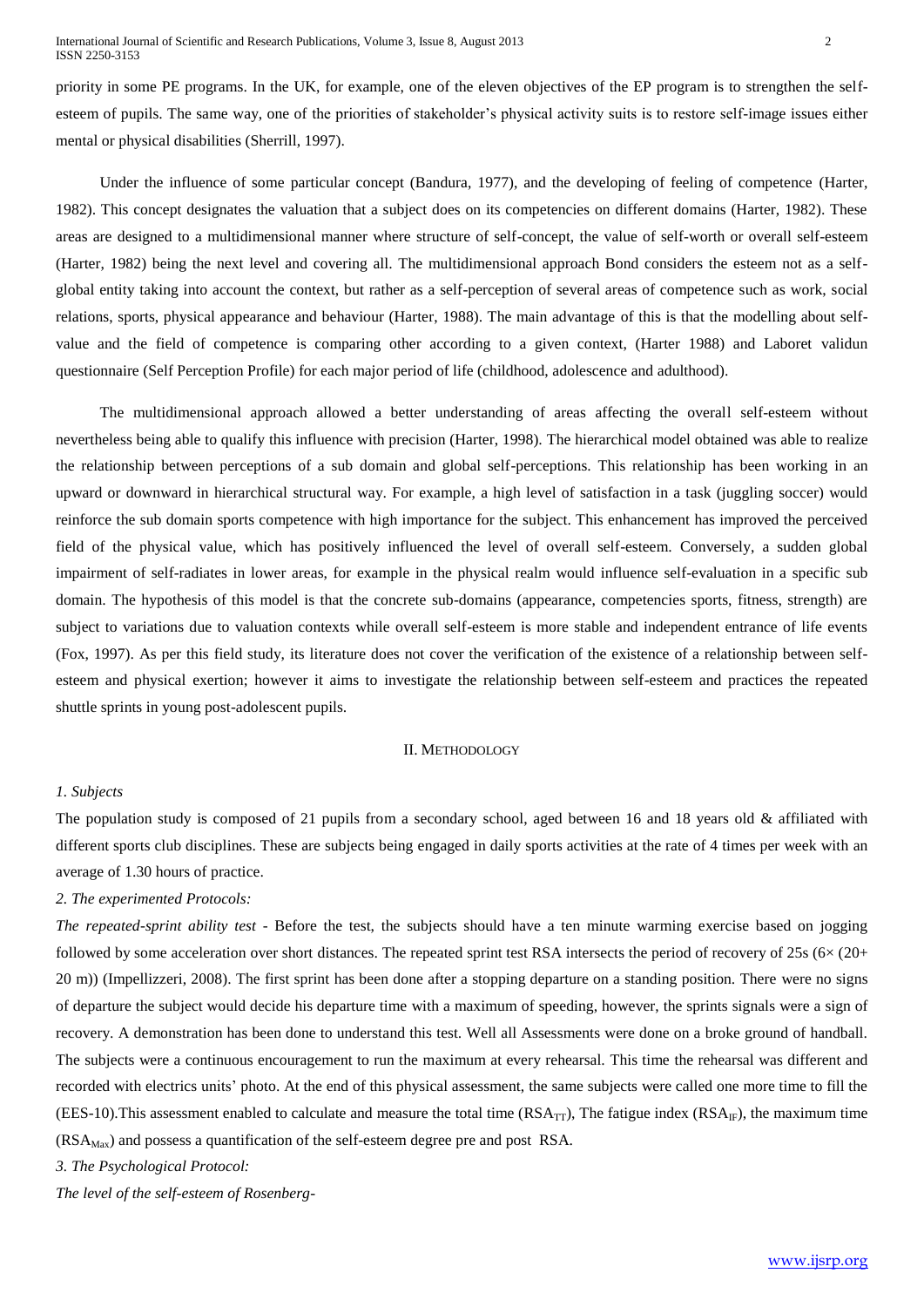5 minutes of recovery after the RSA test, subjects would fulfil carefully the self-esteem (EES-10). The level of the self-esteem of Rosenberg, developed by Rosenberg (1965), remains the more used test in the research in psychology to measure the overall level of self-esteem, and virtually known for his work on the self-concept. He defined the self-esteem as a positive or negative orientation to himself, a global evaluation of his value. It is, according to his model, a component of self-concept that is all negative thoughts and negative feeling of the person toward himself. In addition to self-esteem, other components of self-concept are feeling self-efficiency, which is the belief about its capabilities to achieve goals, and self-identities.

*4. The statistics procedures*

To analyse the collected data given on the population study, we have chosen the statistical tools most frequently used in the field of sports and physical activities. The perusal statistics data on the population survey, has been used with the descriptive, the variance the analysis and the study of correlation. In the descriptive statistics, we have used the means & standard deviation. This was the correlation between the performance indices of the repeated performance and psychological parameters studied. The coefficient of simple correlation of Pearson has been used and 0.05 was the confidence level admitted for the significance of appearance.

#### III. RESULTS

The data obtained for all performance parameters are presented in Table 1. The mean  $(\pm SD)$  for the values indices measured, RSA<sub>TT</sub>, RSA<sub>MAX</sub>, and RSA<sub>IF</sub> obtained scores were respectively: 48,  $15\pm 2.7$ ;  $8.52 \pm 0.5$ ;  $3.09 \pm 0.1$ . The statistics analysis revealed a very significant correlation between the  $RSA_{TT}$  is and to the self-esteem ( $r = 0.58$ ,  $p < 0.001$ ). A significant correlation (p< 0, 05) was equally observed between the self-esteem (pre, post test) and  $RSA_{\text{Max}}$  ( $r = 0.50$ , p < 0, 01). In contrast no correlation has been observed between the esteem of oneself and RSA  $_{IF}$  (Table 2).

|          | RSA <sub>TT</sub><br>'S) | $RSA_{\text{Max}}$<br>[S] | RSA <sub>IF</sub><br>(S) | The esteem of<br>oneself (pre) | The esteem of<br>oneself (post) |
|----------|--------------------------|---------------------------|--------------------------|--------------------------------|---------------------------------|
| Mean     | 48.15                    | 8.52                      | 3.90                     | 31.19                          | 32.95                           |
| $\pm$ SD | 2.7                      | 0.53                      | 0.17                     | 3.39                           | 5.27                            |

Table 1: The all measured performance parameters

|                                 | $RSA_{TT}$ | $RSA_{\text{Max}}$ | $RSA_{IF}$ |
|---------------------------------|------------|--------------------|------------|
|                                 | .S)        |                    | S)         |
| Score estimates of oneself Pre  | $0.65**$   | $0.56**$           | 0.31       |
| Score estimates of oneself Post | $0.60**$   | $0.51*$            | $0.61**$   |

Table 2: Correlation between the performances of RSA test and the esteem of oneself

\*\*p<0.01; \*p<0.05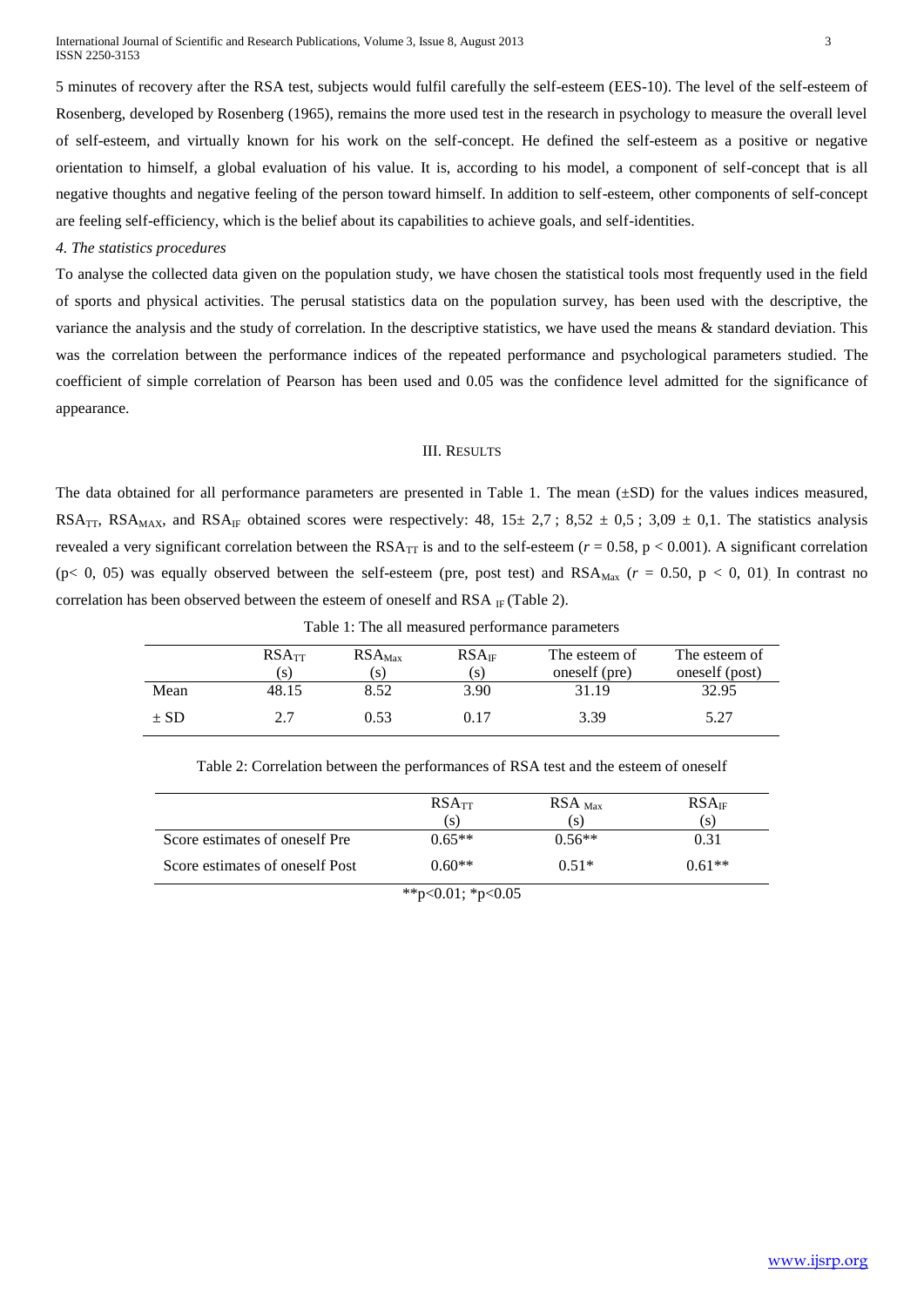#### VI. DISCUSSION

In adolescents, the physical activity is considered as a way to fight against the academic and social disinvestment. It would, moreover, channel aggression, master concentration, develop a cognitive and physical cleverness, adapt to new situations and gain self-esteem. This benefit exists regardless of practicing the discipline (Harter, 1998). In this case, the 21 subjects tested have seen their level of self-esteem raised significantly after the 6 repeated sprints of series have been done in one side ( $r = 0.58$ , p  $< 0.001$ ) very significant between the total time of the execution and rehearsal RSA<sub>TT</sub> and self-esteem, on the other side ( $r = 0.50$ , p  $<$  0, 01) significant between the best rehearsal RSA  $_{\text{Max}}$  and the self-esteem. As a conclusion achieving good performances in the repeated sprints will increase noticeably the degree of the self-esteem degree in the adolescent. In the same way Bandura and Harter have developed the concept of « feeling of competence », that is « the evaluation done by the subject and its competences in different domains ». If the person has the feeling of competent in the area that seems important to him, self-esteem will be all improved.

One Success could be also added to what he learned; in addition the adolescent would feel effective and proud of himself that we could meet with success any challenges if positive attitudes and good strategies have been adopted. This feeling gives the adolescent hope and gives access to multiple learning (Duclos, Laporte et Ross, 1995). By cons, and on a second component, the results between the fatigue indexes of the test subjects while the repeated sprints and the degree of self-esteem noted and founded doesn't show a signification. This could be explained that the discontent of some of the subjects compared to the temporal cart performance between trials  $(1<sup>st</sup>$  to  $6<sup>th</sup>$ ), fatigue sets in a test and another performance has been declined increasingly. To explain this phenomenon, the idea of André and Lelord (2002) should be involved which posits that self-esteem are more regulators, and that are important success and low pretentions. Then this could raise the habit of the necessity of repetition to not provide the same pleasure of intensity the first time and boost more our self-esteem. The self-esteem not achieved one time; they need to be constantly including new success. After an initial success, our self-esteem increases significantly and we feel a great pleasure. Then we get used to the necessity of the repetition that we do not provide the same pleasure of intensity the first time and boost more our self-esteem. This will appear to us almost normal. To progress it again, then we need to raise our pretentions looking for sharper success in other areas (Duclos, Laporte et Ross, 1995).

From now on the research has successfully proved that the body area involved in the construction and structure of global self-esteem (Biddle & Goudas, 1994; Harter, 1988), and more precisely with the adolescents (Bruchon-Schweitzer, 1990; Harter, 1990). A satisfactory perception of the body promotes the well-being of adolescents (Bandura, 1982), as much as it facilitates relationships with others (Harter, 1990). According to Sonstroem (1984), involving a physical exercise helps improve the selfesteem but also the physical value perceived (Baumeister, 1993; McAuley, Mihalko & Bane, 1997). The physical value perceived plays the role of the mediator between the felt from the physical activity and the psychological dimensions while facilitating tolerance effort, maintaining the activity and maintain it in an activity where health body is accessible (Fox, 2000). The body has been apprehended like a central element of self-identity because it is the interface between the perceptions that the individual has of himself and the physical and social environment in which evolves (Fox, 2000; Messer & Harter, 1986). It requires a particular interest in the field of STAPS or predominate the bodies transformations as well as the self-esteem.

#### V. CONCLUSION

All the pupils have seen their self-esteem degree increasing considerably after taking the RSA. This has been explained by the Success of the subjects who carried out the resistance test speed. In the context of defeat, the level of personal efficiency of an individual is to believe in his own capacities and produce or not the task requested, turns closely to influence their self-esteem and strategies planned for success.

#### **REFERENCES**

[1] L.M. Tesser and R.N. Campbell, Self-definition and self-evaluation maintenance. In J. SulsetA.Greenwald (Eds). *Psychological perspectives on the Self.*Hillsdale, N.J.: Erlbaum1983, 2, 1-31.